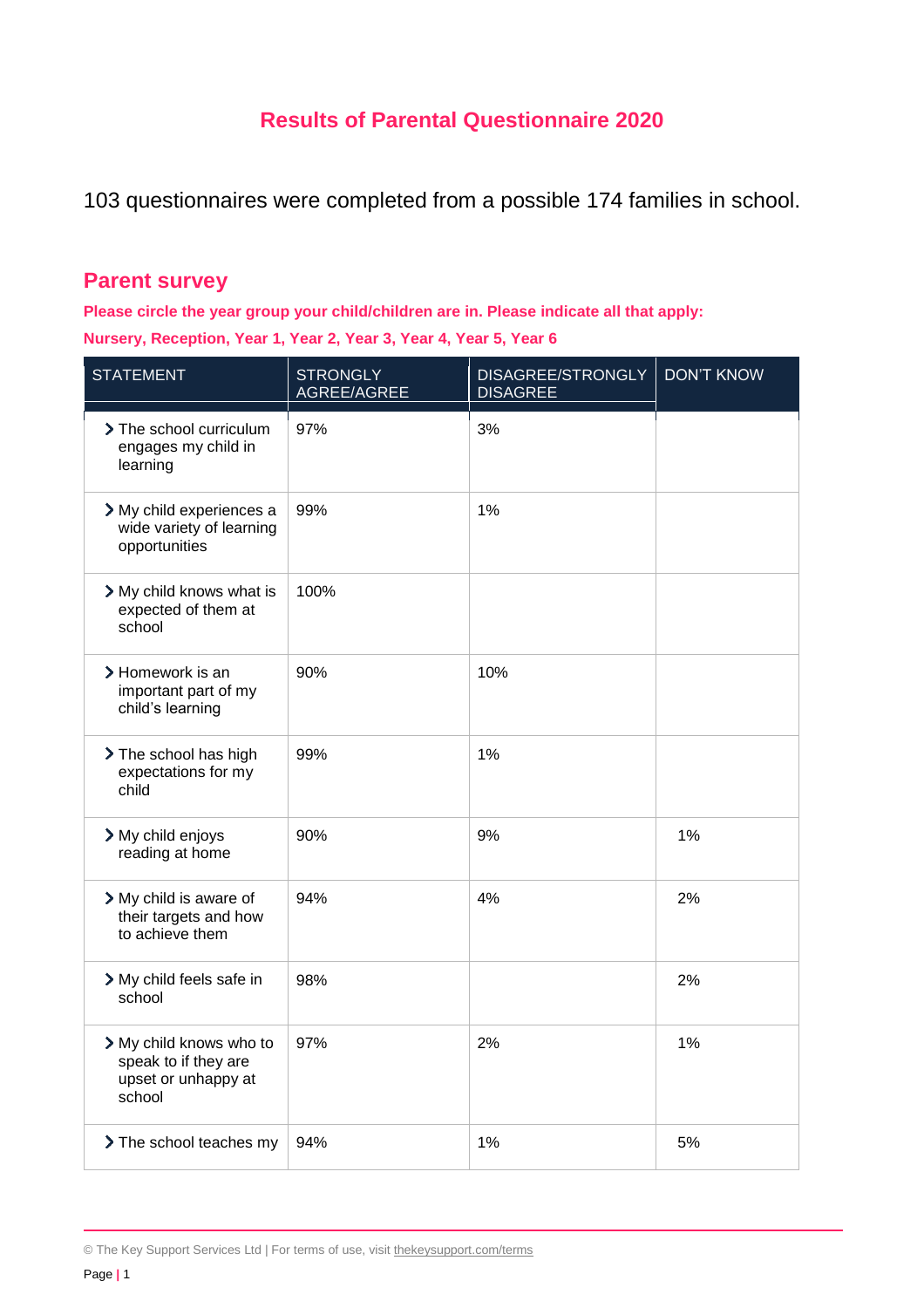| child how to recognise<br>risks to their wellbeing<br>- both online and<br>offline                                                   |     |                             |    |
|--------------------------------------------------------------------------------------------------------------------------------------|-----|-----------------------------|----|
| > My child has a positive<br>attitude to learning                                                                                    | 96% | 3%                          | 1% |
| > The school has clear<br>routines and<br>expectations for the<br>behaviour of all pupils<br>across all aspects of<br>school life    | 98% | 1%                          | 1% |
| > My child understands<br>how good behaviour<br>supports good learning                                                               | 98% | 1%                          | 1% |
| > My child is happy at<br>school                                                                                                     | 98% | 1%                          | 1% |
| > There is a good range<br>of extra-curricular<br>activities to choose<br>from                                                       | 87% | 9%<br>Limited for age group | 4% |
| > The school teaches my<br>child to have an<br>interest in, and respect<br>for, different people's<br>faiths, feelings and<br>values | 99% |                             | 1% |
| > I am encouraged to<br>play an active part in<br>the life of the school                                                             | 94% | 4%                          | 2% |
| > The school makes me<br>aware of what my child<br>will learn during the<br>year                                                     | 98% | 1%                          | 1% |
| > My child does well at<br>this school                                                                                               | 98% | 2%                          |    |
| > There is a good range<br>of subjects available to<br>my child at this school                                                       | 98% |                             | 2% |
| > The parent workshops                                                                                                               | 93% |                             | 7% |

<sup>©</sup> The Key Support Services Ltd | [thekeysupport.com/terms](https://thekeysupport.com/terms-of-use)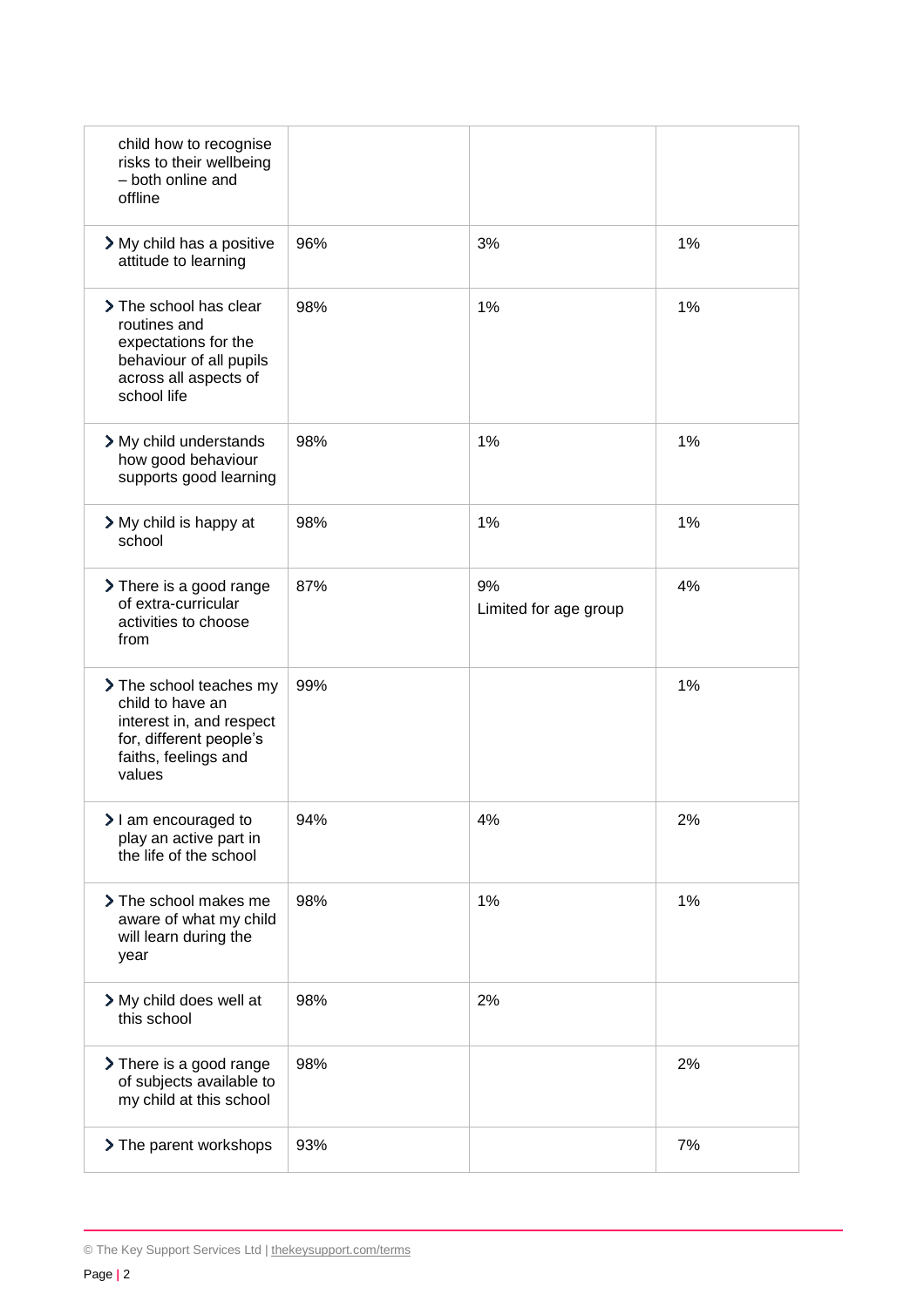| in school are valuable<br>to support my child's<br>learning |     |    |    |
|-------------------------------------------------------------|-----|----|----|
| > I would recommend<br>this school to another<br>parent     | 98% | 1% | 1% |

## **Please add any comments that you would like to about any positive areas of schools or any areas you feel could be improved?**

### **Environment**

Comments include:

- Warm, welcoming school
- Good school offering a range of fun learning activities
- Lovely school environment, happy children, good behaviour (Parent of pupils in Y1 and Y4)
- I am very happy with St Paul's. Teachers are easy to talk to. (Y6 parent)
- Thank you for the positive attitude towards my children and myself.
- I am confident in saying this school covers a range of subjects and has a positive influence in the shaping of my children and they all love and enjoy being a part of St Paul's. (Parent)

### **Wellbeing**

Comments include:

- My children are very happy at school and I am happy school provides and encourages interest in people's faiths, feelings and values.
- The extra support my child receives for his learning needs is superb. I can't thank (name of pupil's) teachers, support staff, office staff and Headteacher for the support we have received over the last few months, they have been truly incredible. Thank you.
- Thank you for bringing our son on, he loves school.
- Morning mile is great, the girls love it.
- The boys are both happy in school and there have been additional interventions put into place to support my child's anxiety about coming into school.
- Never had an issue whilst my children have been at this school.

#### **Communication**

Comments include:

- I like the regular feedback with class dojo and email reports.
- Headteacher happy to receive emails.
- School is very supportive and pro-active
- Approachable staff

<sup>©</sup> The Key Support Services Ltd | [thekeysupport.com/terms](https://thekeysupport.com/terms-of-use)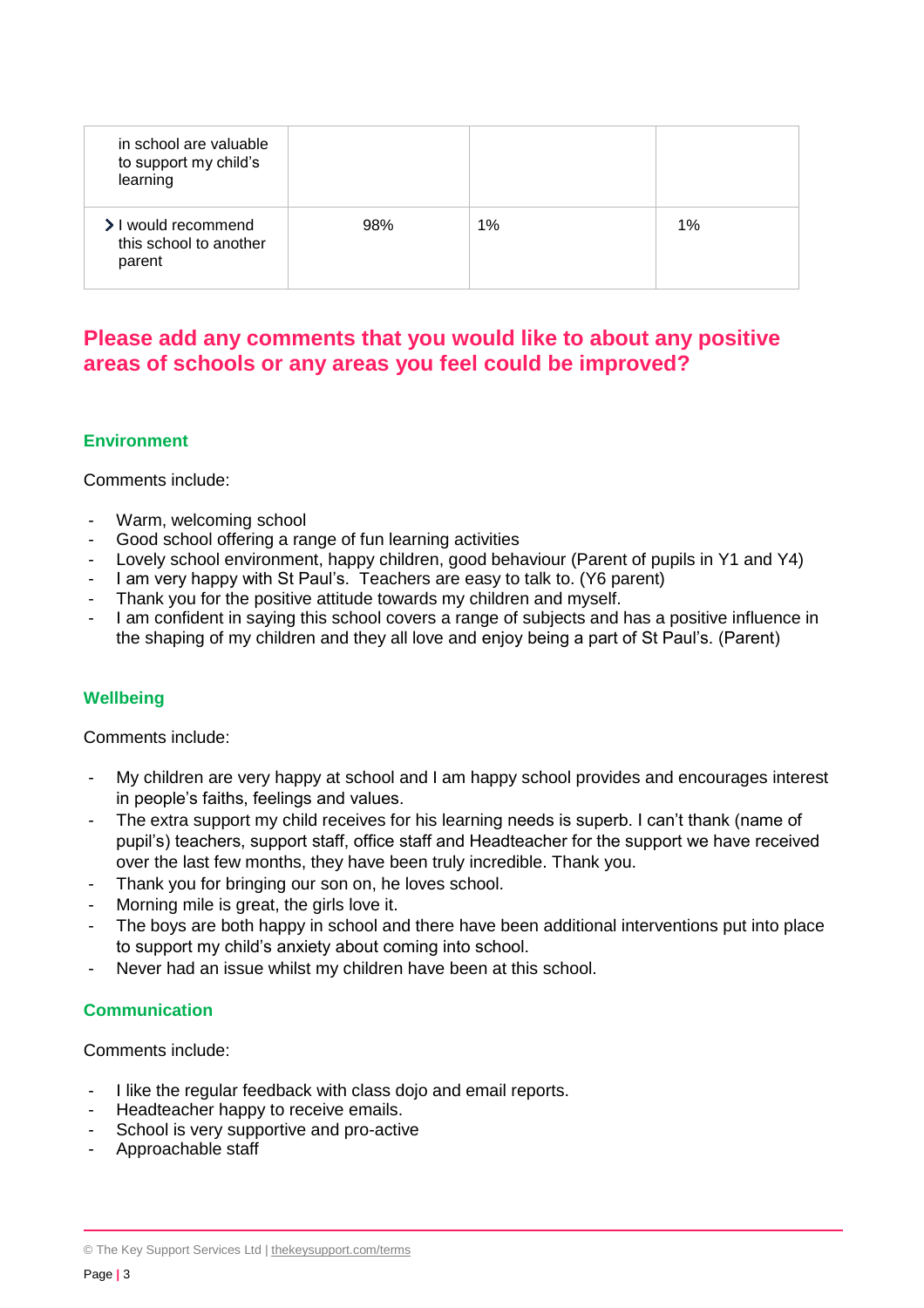- I enjoy that I often receive emails from my younger children with information and pictures of what they have been up to throughout the day.
- I think the school provides lots of support to its children and communicates well with parents.

#### **Curriculum and Learning Provision**

- Good interventions for SEN children.
- Nurture groups
- Both of my girls are flourishing and learning a lot. The school has definitely balanced it out with extra-curricular activities.
- Forest school
- The school has been supportive and have explained the curriculum very well.
- Pleased with the way (pupil's name) is taught
- Happy with progression being made. (Pupil's name) loves coming to school and seems to be thriving.
- Always pleased with the school and how my child's learning is so well developed.
- We are overall extremely happy with the boys' progress and life at school.
- Seems to be doing great. Really enjoying school and feel he is doing great.
- Really happy with school.
- I am really happy with my son's progress in his development since being at Nursery school. He is very happy and enjoys his time in school (Parent of Nursery child)
- My child is doing well to the best of his ability. He tries his best and gets the support he needs.

#### **What are the 3 most important issues you feel we should address in the next year?**

(Any items that were mentioned more than 3 times are below.)

- Maybe more involvement/opportunities in sports/extra curricular activities and more choice.
	- o At present all teaching staff undertake a club in school each week and additional activities are also provided by support staff. Edstart also provide sporting activities on a Monday and a Friday after school to be booked through them. It is difficult to provide additional activities due to being a small staff without there being external providers being brought into school to provide them. Where we have attempted to offer, for example, Mad Science after school, there has not been enough uptake for the providers to run the club, often due to cost. We will send a survey to parents to see whether this provision with the additional costs, would be welcomed in school.
- Mental health and wellbeing, including confidence and emotions and being happy and why every child is special.
	- o We will be continuing to work on this area as part of our School Development Plan and the new Statutory PHSE framework. A new Forest School is also in the process of being set up with 3 members of staff trained to deliver lessons as part of this. Nurture groups are available in school where an identified need is in place. Counselling and therapeutic groups are in place where external advice recommends these. Weekly assemblies that focus on emotional health and wellbeing are undertaken. The school is working towards Emotionally Friendly Health status. 4 members of staff are Emergency Mental Health First Aid trained. The Mental Health bookshelf is available for parents to access and borrow any books to support mental health. If you would like more information about any support available, for parents or children, please come and ask in school.
- Outside shelter and equipment renewal